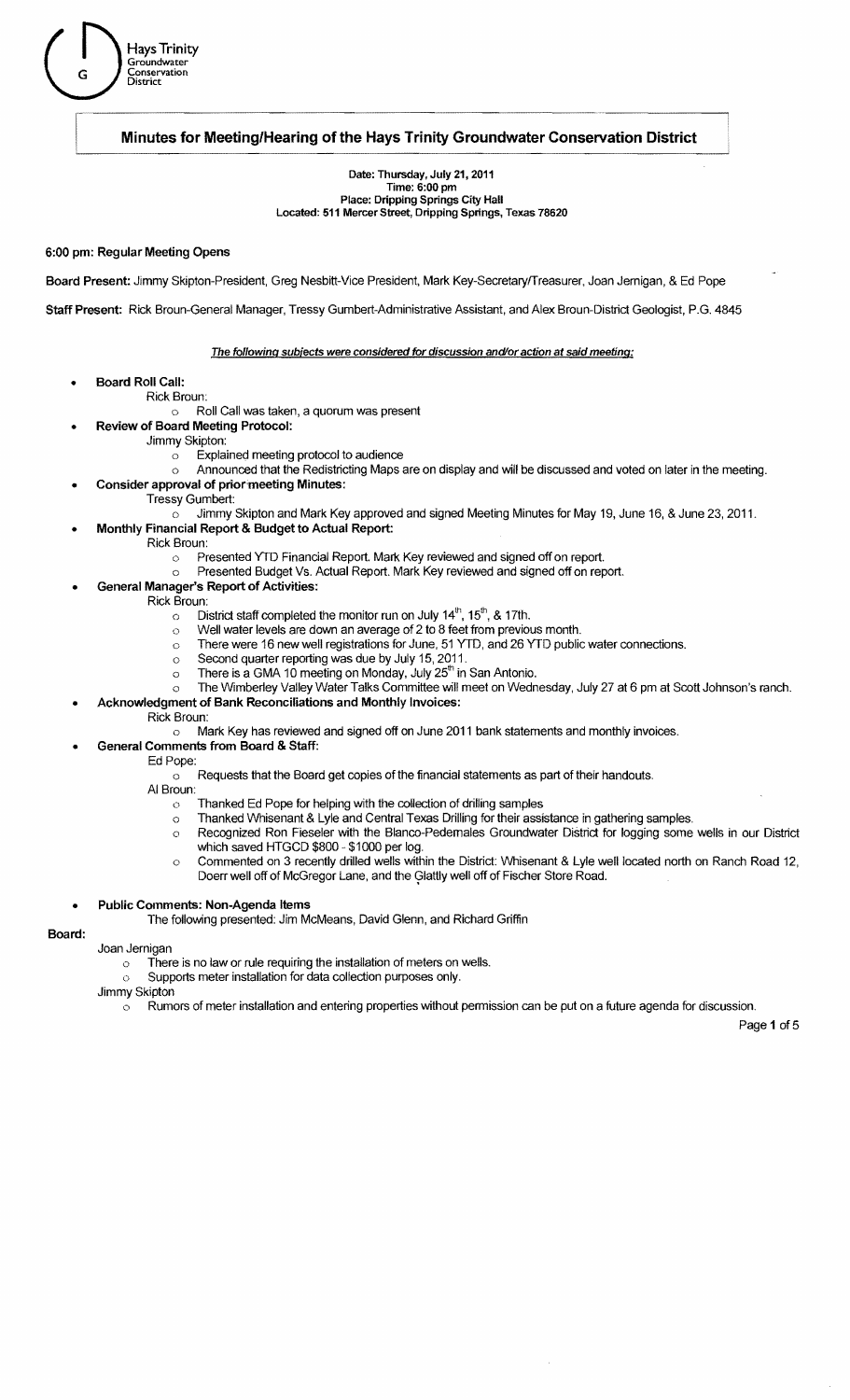### Mark Key

o HTGCD Rules allow for inspection of well construction.

### Agenda Items:

Discuss and Possible Actions on:

### 1. Item # 11: News paper article in conjunction with Wimberley Water Board

Joan Jernigan

Purposes the District work with Wimberley Water Supply in publishing water article for news papers on a regular basis.

### Public Comments:

The following presented: Garrett Allen and Pat Sullivan

### Motion

Joan Jernigan: Jointly publish tips and information on water conservation with WNSC

Greg Nesbitt: Seconded motion

Vote: 5-0 in favor (Jimmy Skipton, Mark Key, Greg Nesbitt, Joan Jernigan, & Ed Pope)

### 2. Review new Geo-Exchange rules

AI Broun

- o Distributed and presented final copy of rules.
- o Has received knowledgeable input from many people and has tried to accommodate all concerns.
- o Rules to be posted on the HTGCD website for review by the District Board and public.
	- $\circ$  2 Focus points in reviewing 1) geophysical logs; 2) voids & caverns.
	- $\circ$  Requests that the rule change be put on next meeting's agenda as a hearing item.

### Public Comments:

No public comments provided

# 

## 3. Item #7 - Redistricting map scenarios

Mark Key

- $\circ$  Presented the current District, plan #1, and plan #2 maps and population numbers.
- $\circ$  Most of the population growth occurred in Districts 2 and 3.
- $\circ$  The Re-districting Committee came up with plan #1 based on current district map boundaries, criteria received from
- the Hays County Elections Office, 2010 Census numbers and other resources. o Plan #2 was submitted solely by Marty Munoz with the Hays County GIS Department.
- Board:

### Jimmy Skipton

- c Asked for public input conceming the plans.
- o Supports plan #2 due to population numbers balancing with less deviation.

#### Public Comments:

The following presented: Barbara Hobson supports plan #2, Pat Sullivan supports plan #1

### **Motion**

Ed Pope: Submit Plan #2 to the Department of Justice (DOJ) for preclearance. Joan Jernigan: Seconded motion Vote: 5-0 in favor (Jimmy Skipton, Greg Nesbitt, Mark Key, Joan Jernigan, & Ed Pope)

\* ..... ,. •• ,.~" ~ .... " ............. " ... " ................ "" ...... " ................. " ........ " .................. " ............. .o." ............" ......... ~ .. " ....... o ••• ~ ......... " .. ~ .... " .... " •• " .... ,." .... ,. •• " " ........ ,.

### 4. Drought Stage 3 - 30% reduction Order

Rick Broun

- The District will meet triggers putting Western Hays County into critical stage drought on Monday, July 25, 2011  $\circ$
- c Presented Order No. 150 requiring that Non-Exempt Permit Holders reduce purnpage by 30%.
- o Discussed how to calculate the 30% reduction. Each case will be looked at individually those who are already cutting back 30% or more than what is allocated to them will not be required to cut back an additional 30%

Page 2 of 5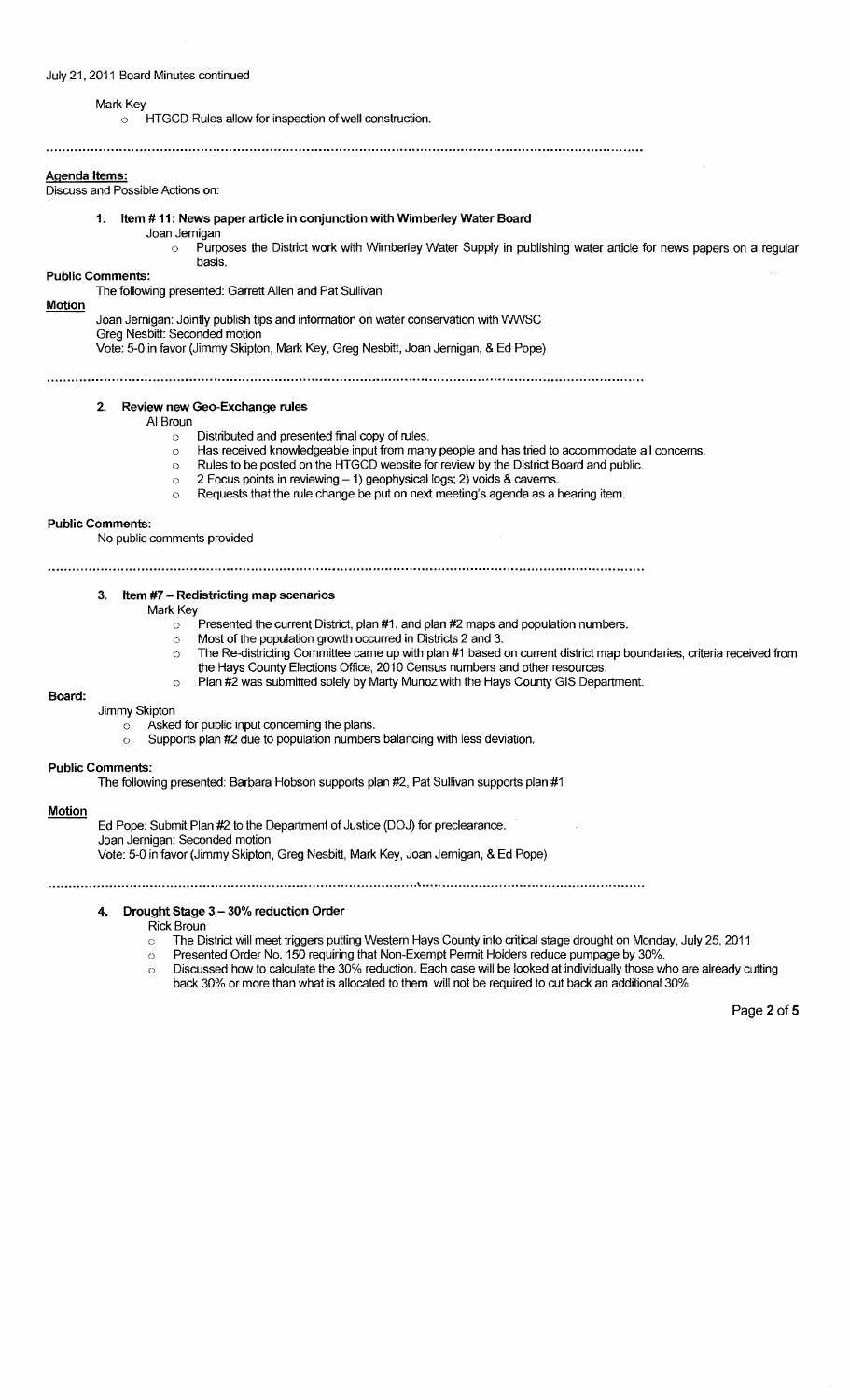## July 21,2011 Board Minutes continued

## Board & Staff:

# Jimmy Skipton

Advised permit holders to communicate conservation efforts to the District.

Mark Key o LCRA has already started mandatory reductions in water usage.

Ed Pope

Suggested a modification to the order to include what each permit holder is to do.  $\circ$ 

- AI Broun
	- o Suggested using a running average of the last 3 to 4 years for calculating reduction.
	- o Would need to be monitored month to month.

### Public Comments:

The following presented: Polly Johnson, Garrett Allen, and Roberta Shoemaker-Beal

### **Motion**

Greg Nesbitt: Approve 30% reduction based on District rules.

### Joan Jernigan: Seconded motion

Vote: 5-0 in favor (Jimmy Skipton, Mark Key, Greg Nesbitt, Joan Jernigan, and Ed Pope)

## 5. Resolution to transfer all sections of GMA10 within the District to GMA9

Mark Key

 $\circ$  $\circ$ 

- GMA10 makes up only 3% of HTGCD
	- Recommends transferring all section's of GMA10 to GMA9

### **Public Comments:**

No public comments provided

### Motion

Ed Pope: Approve resolution to transfer sections of GMA10 to GMA9 Greg Nesbitt: Seconded motion Vote: 5-0 in Favor (Jimmy Sklpton, Mark Key, Joan Jernigan, Greg Nesbitt and Ed Pope)

## 6. Item #8 - Education Video Budget

Joan Jernigan and Gary Zupancic

o Presented rate cards and an invoice for his services in the amount of \$1500

- o Presented HTGCD video clip.
- o Objective is to educate citizens on responsibilities of the District and what it does.
- $\circ$  Project is not complete as additional video will be added along with a few modifications to existing video.

### Public Comments:

The following presented: Susan Cook and Roberta Shoemaker-Beal

### Board:

Jimmy Skipton

- $\circ$  In the spirit of groundwater conservation, districts should share information in an effort to educate citizens.
- o The District gave Cow Creek a copy of the folio (Hydro-geologic Atlas of the Hill Country Trinity Aquifer). Cow Creek used the folio as part of their video.
- o Doesn't support paying Cow Creek \$1000 for use of a short clip of their video.

### 7:25 Break - Joan Jernigan, District 5, left meeting. 7:35 Reconvene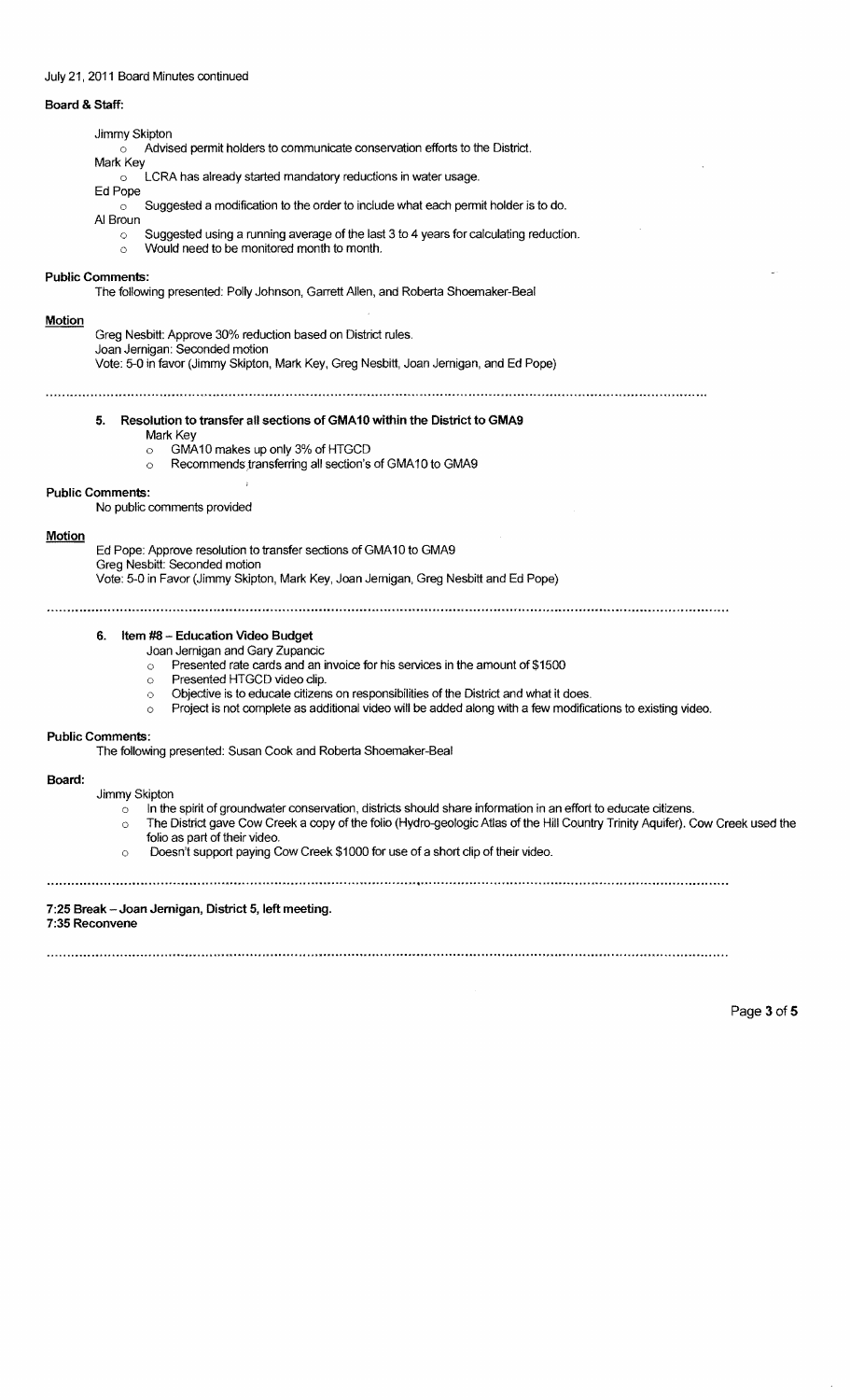# 7. Item #6 - Update on hiring additional local attorney for the District

### Mark Key

- $\sim$  The District has received 4 resumes from interested attomeys.
- o Item will be put on next month's meeting agenda.

## Public Comments:

No public comments provided 8. Item #10 - Update on GMA10 Mark Key  $\circ$  Nothing to report at this time Public Comments: No public comments provided 9. Item #9 - Update on GMA9 Jimmy Skipton o More petitions on DFC have been submitted. o No recent meetings. Public Comments: No public comments provided 10. Item #3 - Update on W.V.W.A. vs. H.T.G.C.D. Lawsuit Jimmy Skipton o District responded to lawsuit filing a General Denial. Public Comments: No public comments provided 11. Item #1 - Confirm Board meeting date, time, and location Staff recommendation to continue with third Thursday of the month, 6:00 pm, alternating between Dripping Springs and Wimberley. Location may vary depending on subject matter or medical reasons.

## Board & Staff:

- Jimmy Skipton
- The District received an email from former Commissioner Karen Ford in regards to the Board Meeting dates, times, and  $\circ$ locations.
- Rick Broun
- o Meeting locations altemate monthly.
- o Legally the District is required to post meetings in the District Office and with Hays County Clerk's Office.

### Public Comments:

The following presented: Matt Heinemann and Roberta Shoemaker-Beal

### Motion:

Jimmy Skipton: Publish on the District website that normal Board meetings will take place on the third Thursday of each month, check calendar for time and location.

Greg Nesbitt: Seconded

Vote: 3-1 in favor (Greg Nesbitt, Mark Key, and Ed Pope) Opposed (Jimmy Skipton)

# 8:00 p.m. Meeting Adjourned